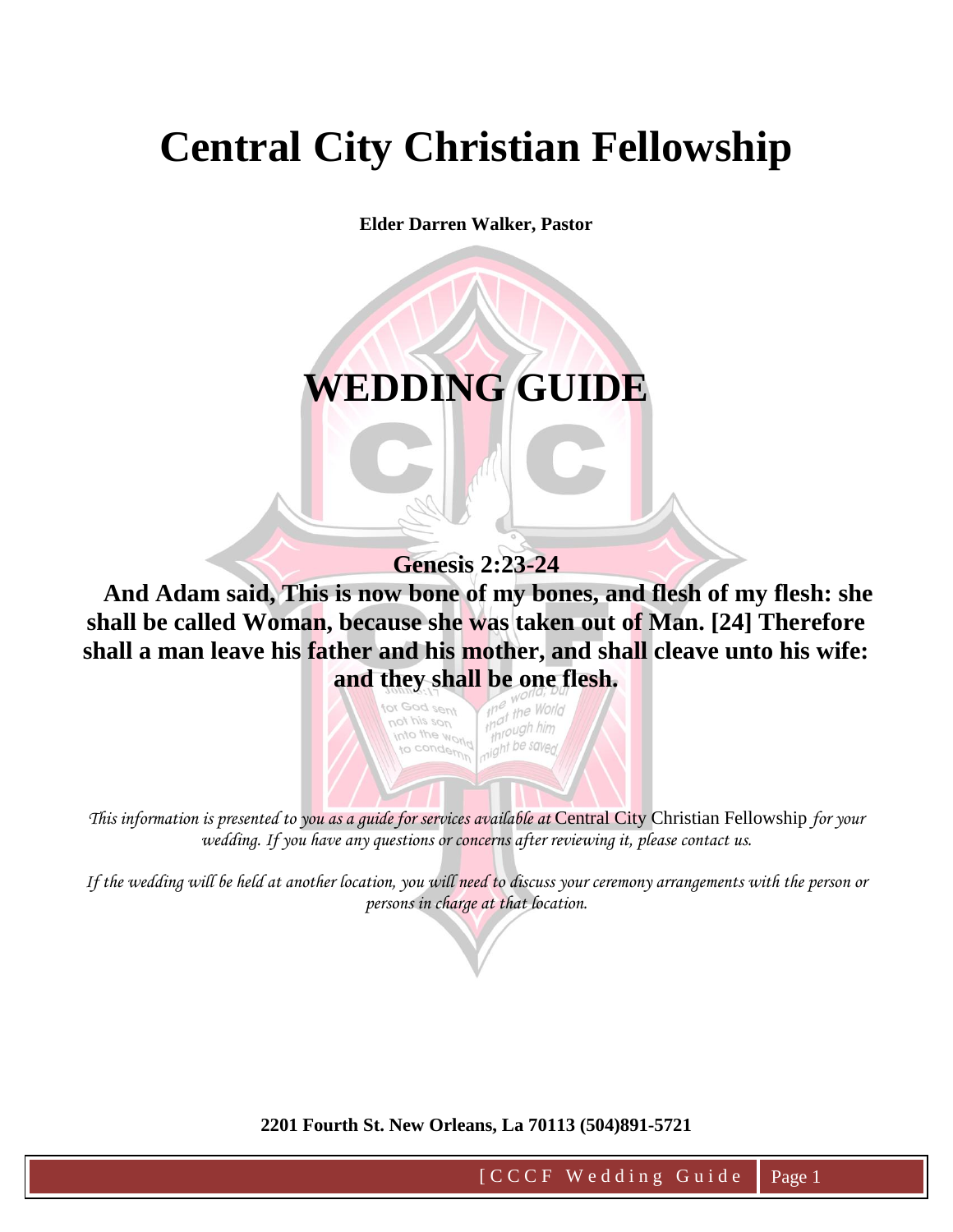From the desk of Pastor Walker,

 Hello, welcome to the first step to becoming one in the eyes of God. In this day and time in which we live, I find more couples are not acknowledging the principles given us of God. So let me take a moment and say how excited I am that you are planning to honor God.

 There are many happy opportunities for service in a pastor's life, to be of help in connection with a wedding ceremony is by far a great privilege. This is a ministry I offer that the couple will remember for years to come. The variety of demands and expectations for weddings make each one a new challenge. While there are many common factors, no two are exactly alike.

 If you choose that I perform your wedding, it is required that we schedule a time for biblical instructions and to discuss your desires for the ceremony. I determined long ago not to let myself be a party to quickie marriages. There must be enough time for deliberate consideration of all that is involved for a Christian home to ensue. The ceremony I offer is Holy unto the Lord and the vows you make are before the Holy one and only living God. It is not our intent to judge or qualify your marriage. However, it is our intent share with you Godly principles concerning those whom God has joined together, and what required of you to pursue a happy home.

 Please read the contained information, complete the application and mail or bring it with you to our  $1<sup>st</sup>$  meeting.

May God continue to bless and keep you, this is our prayer.

Great Expectation,

Elder Darren Walker, Pastor

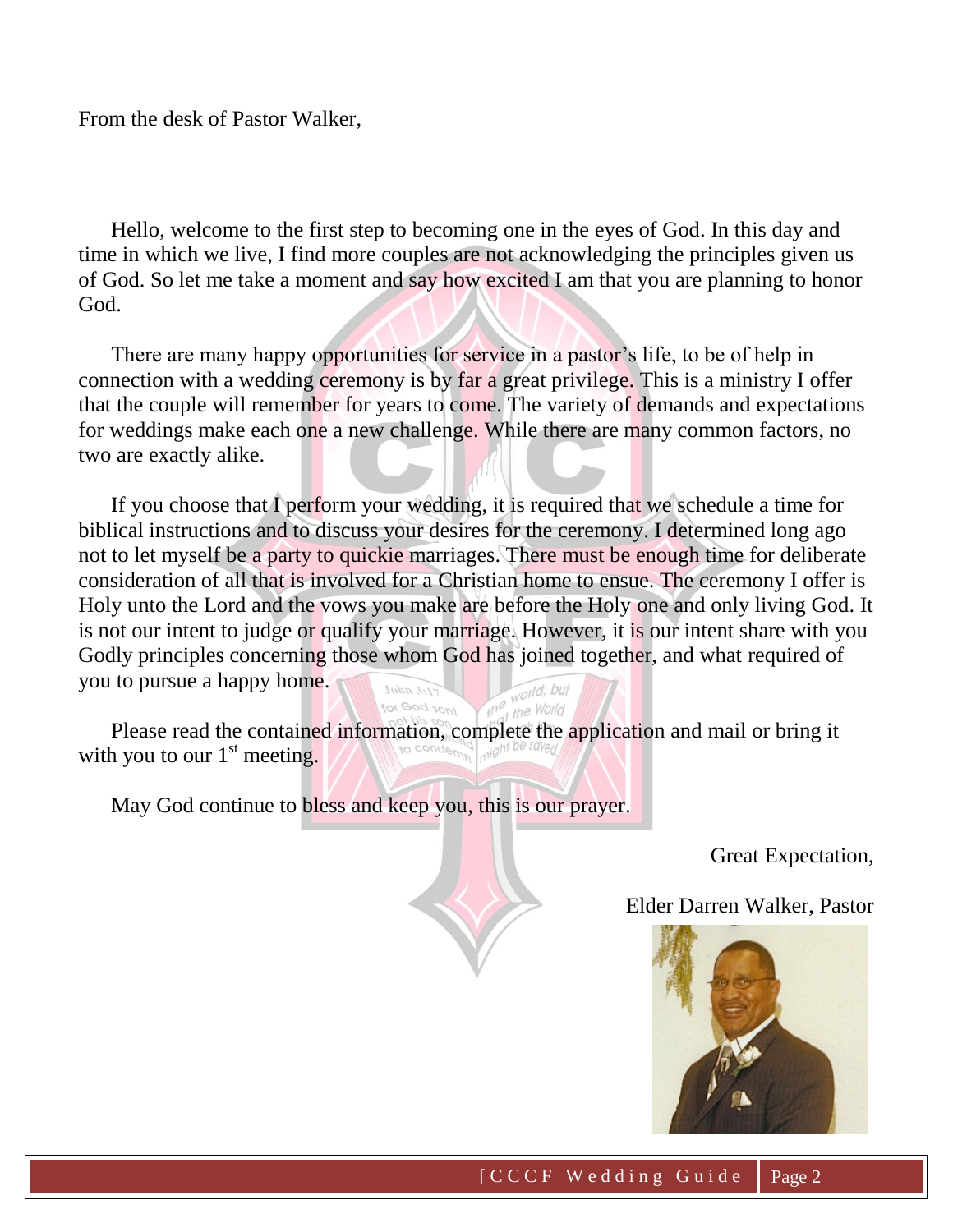#### **GENERAL INFORMATION (for weddings at CCCF)**

#### **Setting the Date**

When desiring to be married at CCCF, you must first schedule a meeting with the pastor to determine availability to officiate at your wedding. Once confirmation has been obtained from the officiating pastor and the date has been cleared, you will be contacted.

The pastor will meet with the couple for pre-marital Biblical instructions prior to the wedding date. This meeting will be scheduled by the church office as the appropriate time approaches.

#### **Bride and Groom**

We desire to assist you in making your wedding beautiful and meaningful. From our experience the following suggestions will be helpful to you:

- Keep the wedding simple. The marriage is much more important than the wedding. Much of the hustle and frustration which results from a complicated wedding is avoided this way.
- Begin planning your wedding early so you can approach it relaxed and rested and enjoy the real beauty of your ceremony. It is important that your spirit be right before the Lord so that your service will be both beautiful and honoring God.
- Select one very trusted and dependable individual who will agree to be your "go to" person when you need an extra set of hands or someone to take charge when you can't make a decision.

#### **Wedding Liaison**

All weddings are under the direction of our wedding liaison. This individual is required to oversee all weddings in the church. The wedding liaison will meet you prior to the wedding to work with you on making all arrangements. He/She will be responsible for the following.

- Coordinate all arrangements with other people from the church for the rehearsal and ceremony.
- Contact bride prior to wedding to set up a time to meet to go over last minute details of the wedding ceremony.
- Available to unlock the church for the florist, the rehearsal and on the wedding day.
- The church will be opened 30 minutes before the rehearsal.
- Make the church available to the wedding party, photographers, musicians and others directly related to the ceremony 2 hours prior to the wedding.
- Assist to coordinate any last minute changes to insure that your wedding runs smoothly.

#### **Sanctuary Seating**

Pews are stationary and cannot be move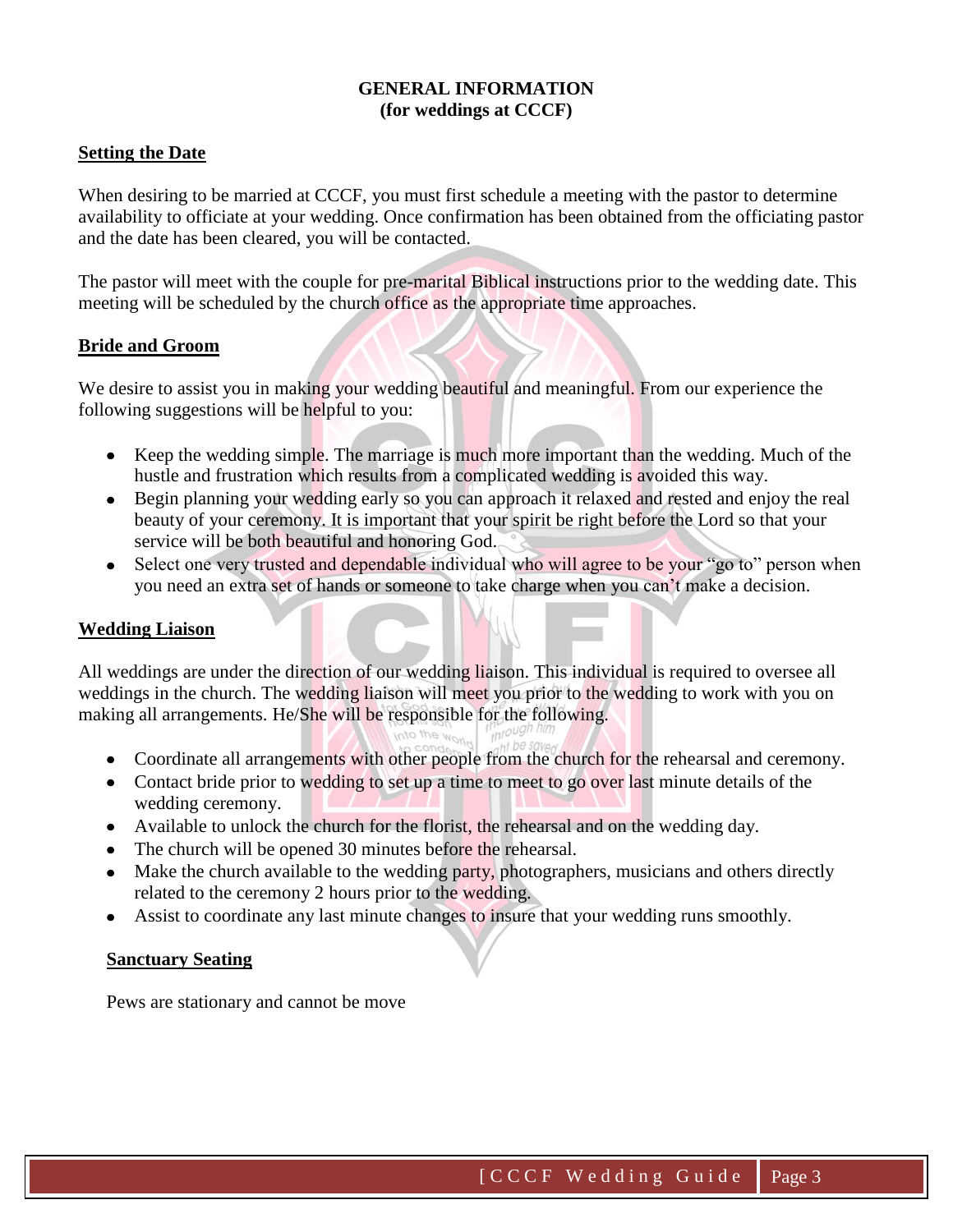#### **Photographers**

Pictures are an important part of your wedding. It is the responsibility of the Bride to arrange for her photographer. It is a good idea to discuss with the photographer in advance the particular pictures you want. Be sure to inform your wedding party and parents when and where to be for the pictures.

Picture taking prior to the service should be completed 1/2 hour before the service is to begin. Picture taking following the ceremony must be limited to 45 minutes.

The church will be opened 2 hours prior to wedding. This should provide an adequate amount of time for the wedding party to be photographed and for any other last minute details.

#### **Florist and Decorations**

Decorations should be in place the day before the wedding. If you are having fresh flowers delivered and assembled by a florist, delivery time must be no earlier than 1 hour prior to the wedding. Arrangements for the removal of the flowers and decorations should be made by the Bride's family prior to the wedding day, to insure that the sanctuary is back in order for our Sunday service.

#### **Music**

It is our desire that everything which occurs in the church brings honor to God, so please make sure your choice of music is Christ centered and honors the union of marriage under Him. Please note: our sound equipment will need to be handled only by a CCCF sound technician.

 $\frac{1}{10}$  the time that the same that the same that the same that the same that the same that the same that the same that  $\frac{1}{100}$  same that the same that the same that the same that the same that the same that the sa

through the saved

It is the responsibility of the Bride and or Groom to arrange for musicians.

#### **Clean Up**

We will insure the sanctuary is thoroughly cleaned before and after your wedding.

not his son into the world<br>into the world<br>I to conder

to conderning

**Thank you for choosing to be married at CENTRAL CITY CHRISTIAN FELLOWSHIP. It is our desire to serve you and the Lord with integrity. It is our prayer to be a blessing to you and your wedding party as we share in this momentous occasion. Blessings to you, today and always!**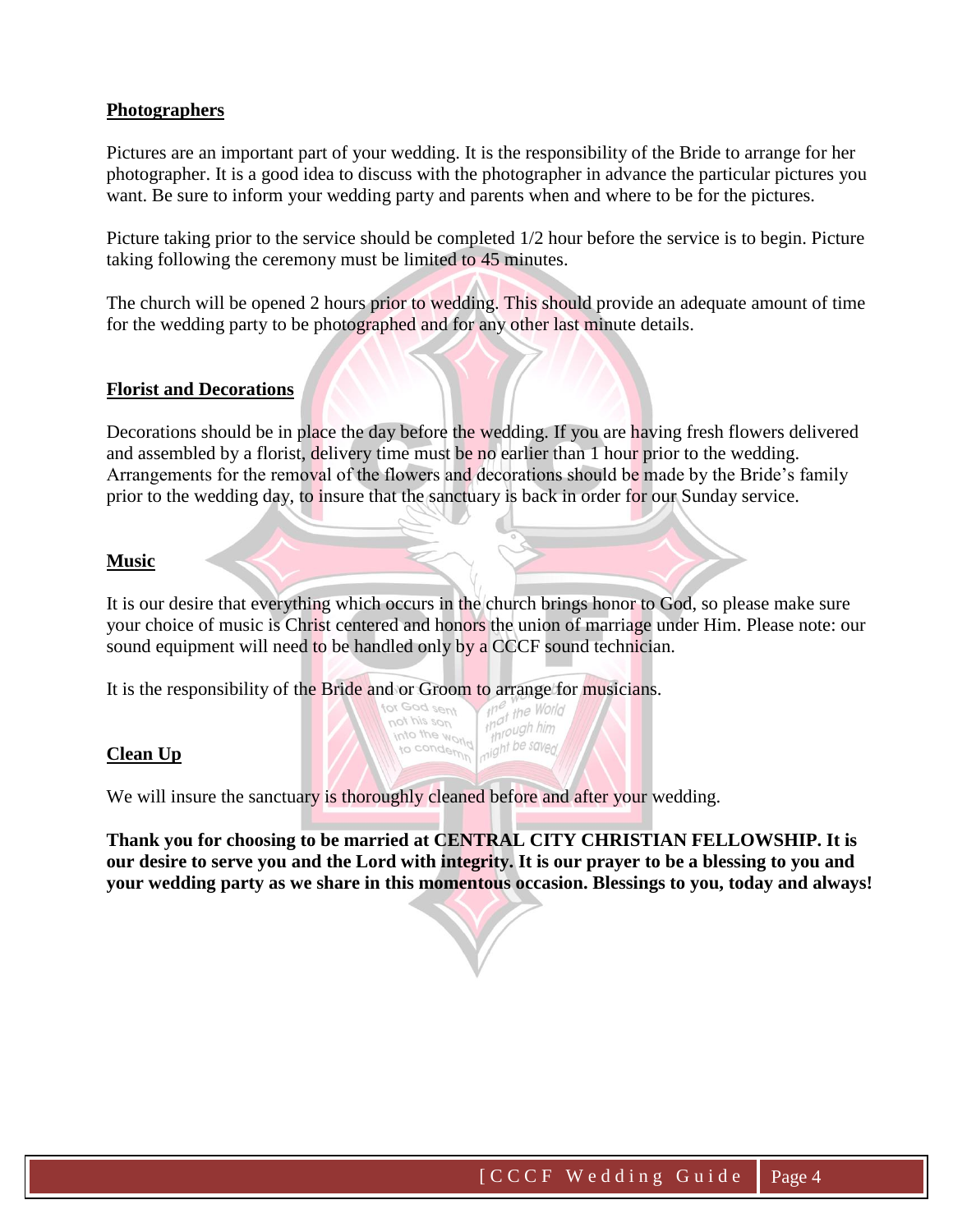## *Donation (for weddings at CCCF)*

### **Suggested Donation**

 CCCF Sound Technician \$ 50.00 Wedding Liaison \$100.00 Cleaning \$ 50.00 Sanctuary Use \$ 200.00  $\mathcal{L} = \mathcal{L} \mathcal{L}$  **Total** \$ 400.00

This is a busy time for the Bride and groom, so to help eliminate our part we ask that you send a \$150.00 deposit to the church office when you reserve your date.

\*Check should be made to Central City Christian Fellowship, Memo: Wedding Deposit

#### **The balance of wedding donation is due 1 month prior to wedding date.**

We pray that your special day will be joyful and Christ-centered as you begin your lives together as